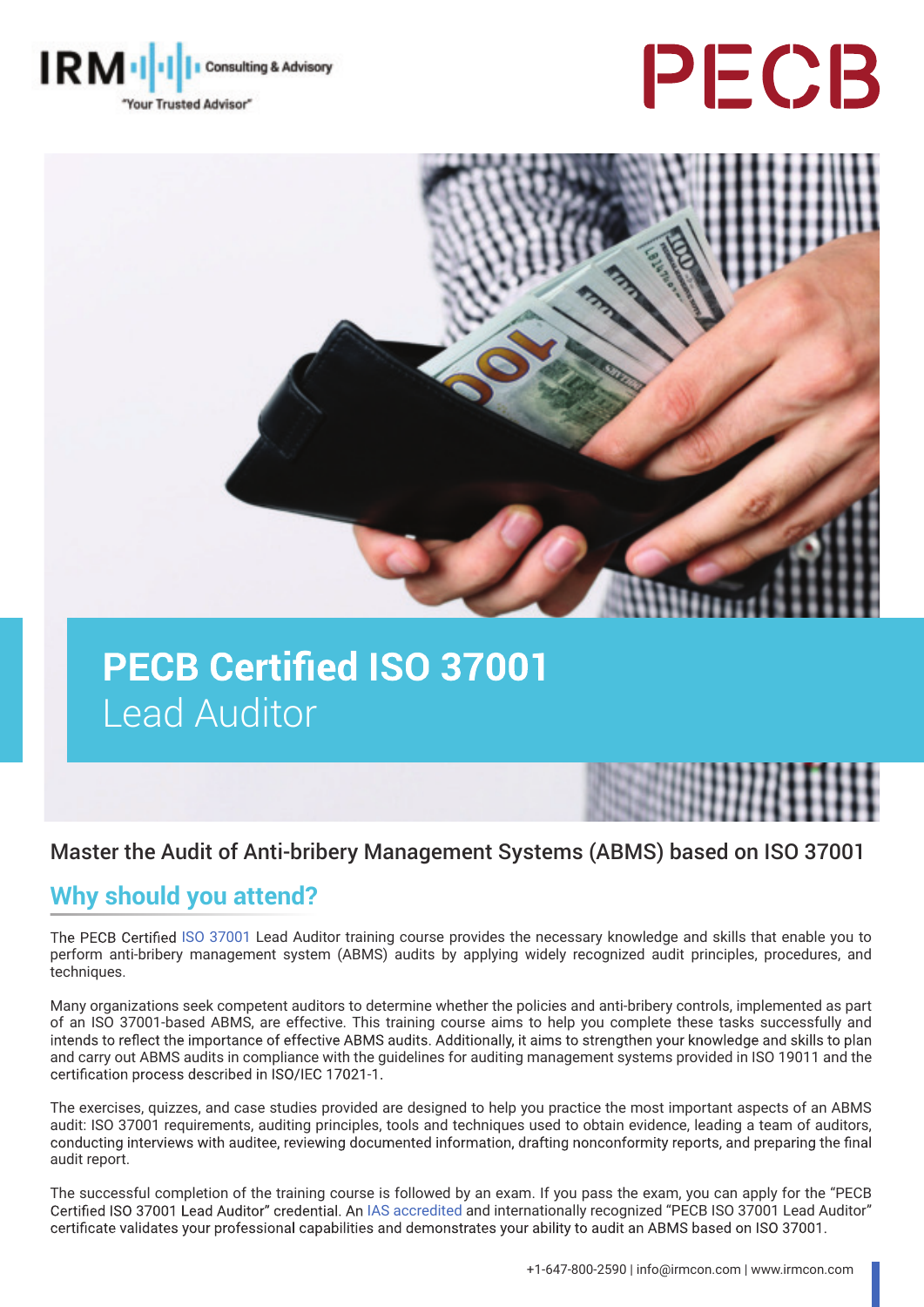

# **Who should attend?**

The ISO 37001 Lead Auditor training course is intended for:

- $\triangleright$  Auditors seeking to perform and lead ABMS audits
- $\blacktriangleright$  Managers or consultants seeking to master the ABMS audit process
- > Individuals responsible for maintaining conformity to ISO 37001 requirements in an organization
- $\triangleright$  Technical experts seeking to prepare for an ABMS audit
- $\triangleright$  Expert advisors in anti-bribery management

# **Course agenda** Duration: 5 days

#### **Day 1** Introduction to the anti-bribery management system (ABMS) and ISO 37001

- $\blacktriangleright$  Training course objectives and structure
- $\blacktriangleright$  Standards and regulatory frameworks
- $\triangleright$  Certification process

#### **Day 2** Audit principles and the preparation for and initiation of an audit

- $\blacktriangleright$  Fundamental audit concepts and principles
- $\triangleright$  The impact of trends and technology in auditing
- $\blacktriangleright$  Evidence-based auditing

#### **Day 3** On-site audit activities

- $\triangleright$  Preparing for stage 2 audit
- $\triangleright$  Stage 2 audit
- $\triangleright$  Communication during the audit

#### **Day 4** Closing of the audit

- $\triangleright$  Drafting audit findings and nonconformity reports
- $\blacktriangleright$  Audit documentation and quality review
- $\triangleright$  Closing of the audit
- $\triangleright$  Evaluation of action plans by the auditor
- $\blacktriangleright$  Fundamental concepts and principles of anti-bribery
- $\triangleright$  Anti-bribery management system
- $\triangleright$  Risk-based auditing
- $\triangleright$  Initiation of the audit process
- $\triangleright$  Stage 1 audit
- Audit procedures
- $\triangleright$  Creating audit test plans
- $\triangleright$  Beyond the initial audit
- $\blacktriangleright$  Managing an internal audit program
- $\triangleright$  Closing of the training course

## **Day 5** Certification Exam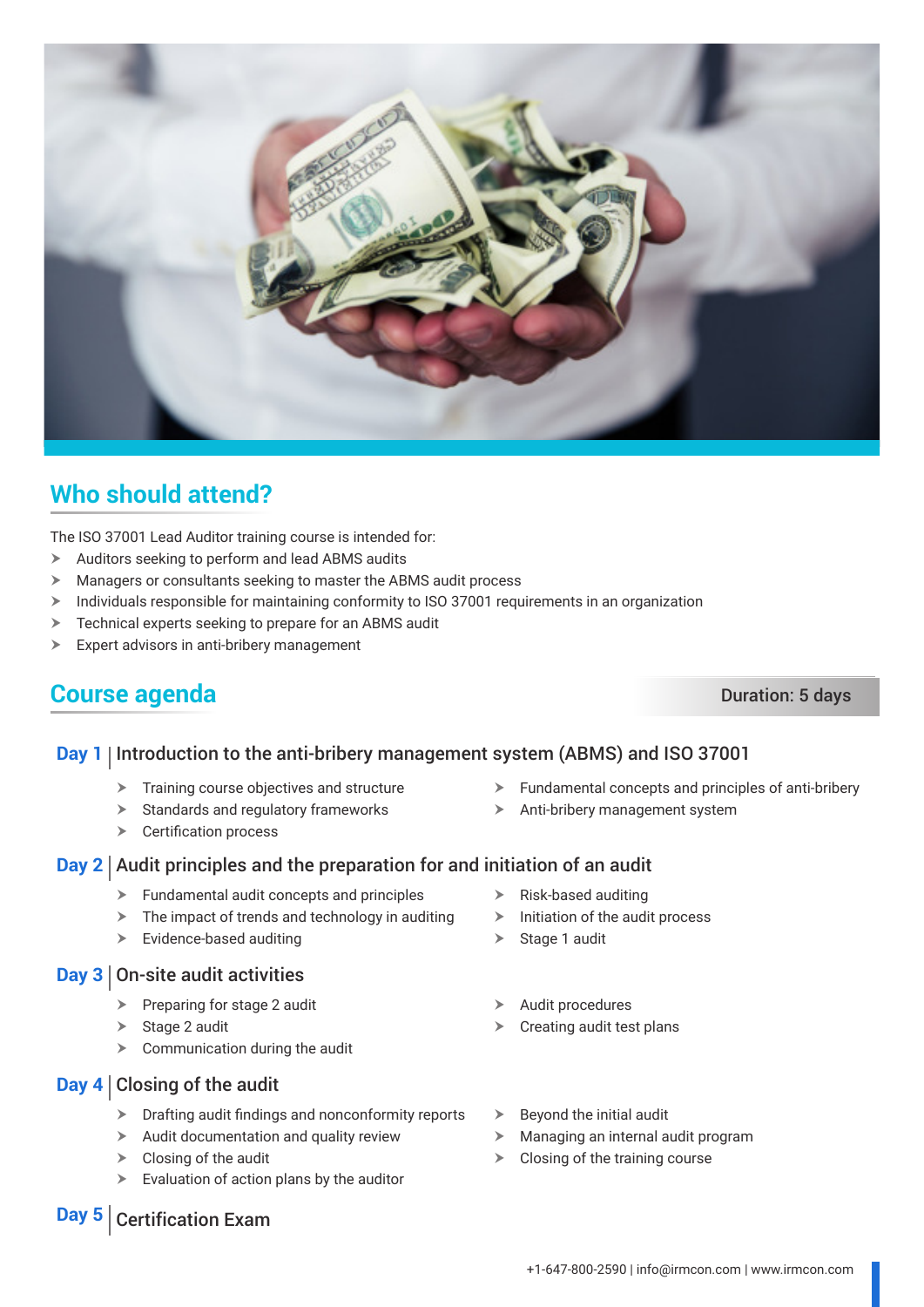

# **Learning objectives**

This training course enables you to:

- $\blacktriangleright$  Understand the main concepts of an ABMS and its processes based on ISO 37001
- > Understand the auditor's role in planning, leading, and following up on an ABMS audit in accordance with ISO 19011
- $\triangleright$  Interpret the requirements of ISO 37001 in the context of an ABMS audit
- $\triangleright$  Plan an audit, lead a team of auditors, draft nonconformity reports, and follow up on an audit
- $\triangleright$  Act with due professional care during an audit

## **Examination** Duration: 3 hours

The PECB Certified ISO 37001 Lead Auditor exam fully meets the requirements of the PECB Examination and Certification Program (ECP). It covers the following competency domains:

- **Domain 1** Fundamental principles and concepts of an anti-bribery management system
- **Domain 2** | Anti-bribery management system requirements
- **Domain 3** | Fundamental audit concepts and principles
- **Domain 4** | Preparing an ISO 37001 audit
- **Domain 5** | Conducting an ISO 37001 audit
- **Domain 6** | Closing an ISO 37001 audit
- **Domain 7** | Managing an ISO 37001 audit program

For specific information about exam type, languages available, and other details, please visit the [List of PECB Exams](https://pecb.com/help/index.php/list-of-pecb-exams/) and the [Examination Rules and Policies](https://pecb.com/en/examination-rules-and-policies).